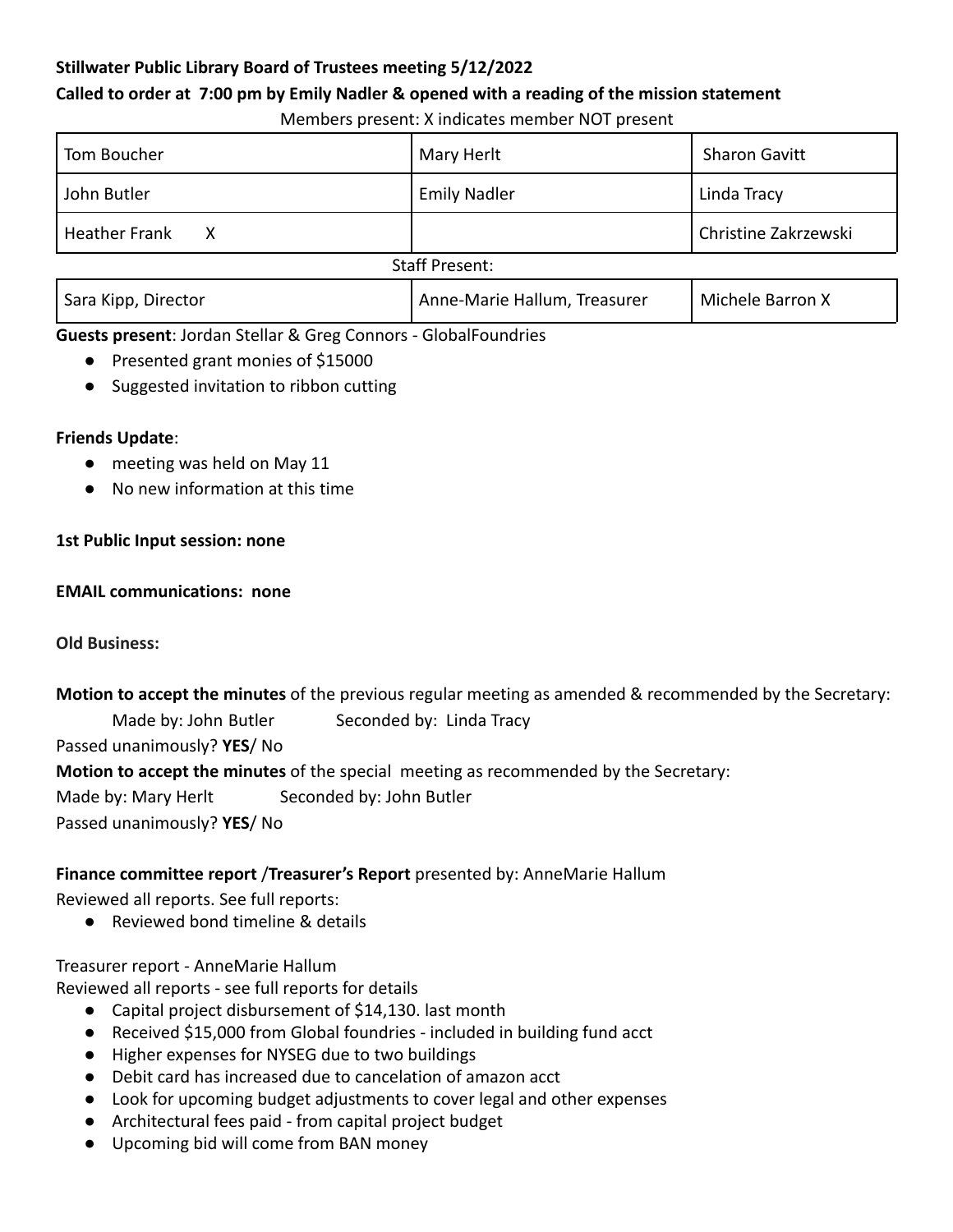### **Motion to approve the Treasurer's Report**:

Made by: Mary Herlt Seconded by: Linda Tracy Passed unanimously? **YES** / NO **Motion to approve audited claims** of \$5971.56 for April 2022 for payment Made by: John Butler Seconded by: Linda Tracy Passed unanimously? **Yes**/No

**Motion to approve audited claims** of \$268000. for April 2022 for payment of Capital project Made by: Mary Helt Seconded: John Butler Passed unanimously? **Yes**/No

### **Director's Report** given by : Sara Kipp

Report reviewed. Topics discussed: ( see full report)

- Discussed construction grant for exterior paint/concrete/landscaping
	- Must have a match for this that comes from our slush fund
- Moving fees not included in original bid
- Programs going well
- Comicon estimated at 400 attendees
- Historical society did very well with first meeting
- Application/charter to NYS New Paperwork in the works
- Election Tuesday
- Door counter not working correctly will be addressed
- Farm to library working to get 2 drops a week
- Annual SALS meeting next week Monday

#### **Building and Grounds** given by John Butler

Topics discussed:

- 5/9 meeting updates to pending meetings Sara forwarded via email
- Next meeting 6/6
- Monday pre-demo meeting
- Some changes made to plans, others still pending (stairs/shelving heights...)
- Need to pick exterior options presented
- Parking lot meeting went well
	- Sidewalk along side, near river and back to front
	- No paving over anomaly
- EV chargers running conduit in preparation for Town/Village to later install charging stations

#### **Building Planning** given by NONE

#### **Personnel/Policy Report** given by Christine Zakrzewski & Emily Nadler

- Must decide if we allow virtual meetings before June 8th
	- Must state reason of need/absence, transcribe entire meeting upon request & archived, & all virtual meets must be open to public (see full legal advice) & we must write policy
- We are not in a place to be able to meet the requirements at this time